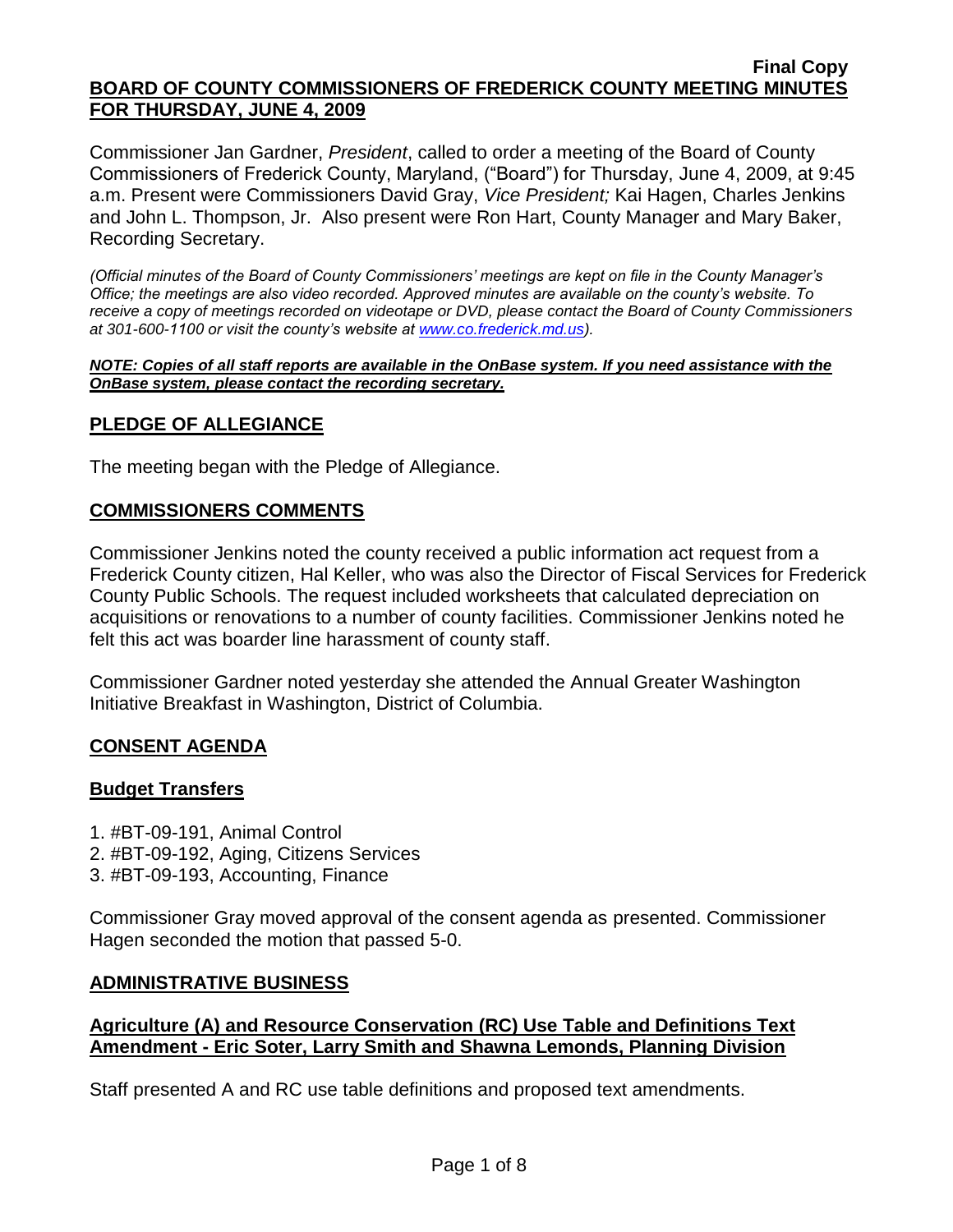The following changes were recommended by the Board:

- Reverse language within the Euclidian Institutional or Euclidian Open Space Recreation districts as recommended by the Frederick County Planning Commission, approved by unanimous consent;
- Commissioner Gray moved to accept "2 miles" in Section 1-19-10.1000(B)(1)(b), Commissioner Gardner seconded the motion that passed 3-2 with Commissioners Jenkins and Thompson opposed;
- Do not move from size and location to approval criteria in Section 1-19- $10.1000(B)(1)(e)/(C)$  by unanimous consent;
- Do not include text permitting "<sup>1</sup>/<sub>2</sub> mile of community boundary" in Section1-10-10.1000(C) by unanimous consent;
- Add "fairground" as permitted within the Euclidian Open Space Recreation zone by unanimous consent;
- Keep "child care/nursery schools" in A and RC, remove "private schools" from A and RC by unanimous consent;
- **EXECT** Leave the decision regarding private schools having a right to a place of worship as is, by unanimous consent;
- **Priority Preservation Areas were approved as is by unanimous consent; and**
- Add language regarding small commercial aircraft to be placed on a future agenda by unanimous consent.

Commissioner Gray moved to adopt the proposed A and RC use table and definitions text amendment #ZT-09-03 with the changes as noted, to become effective June 15, 2009. Commissioner Hagen seconded the motion that passed 4-1 with Commissioner Jenkins opposed.

# **Approval of Budget Transfer for Transit Services Division – Nancy Norris, Transit Services Division**

Ms. Norris presented the budget transfer as it pertained to the American Recovery and Reinvestment Act grant.

Commissioner Hagen moved to approve the budget transfer as presented. Commissioner Jenkins seconded the motion that passed 5-0.

# **Lehigh Cement - Temporary Road Crossing Agreement - Betsy Smith, Permitting and Development Review Division and Kathy Mitchell, Office of the County Attorney**

Ms. Smith and Ms. Mitchell presented information regarding the temporary road crossing agreement.

### Public comment was taken from:

**Peter Pierre, Roads Board Member**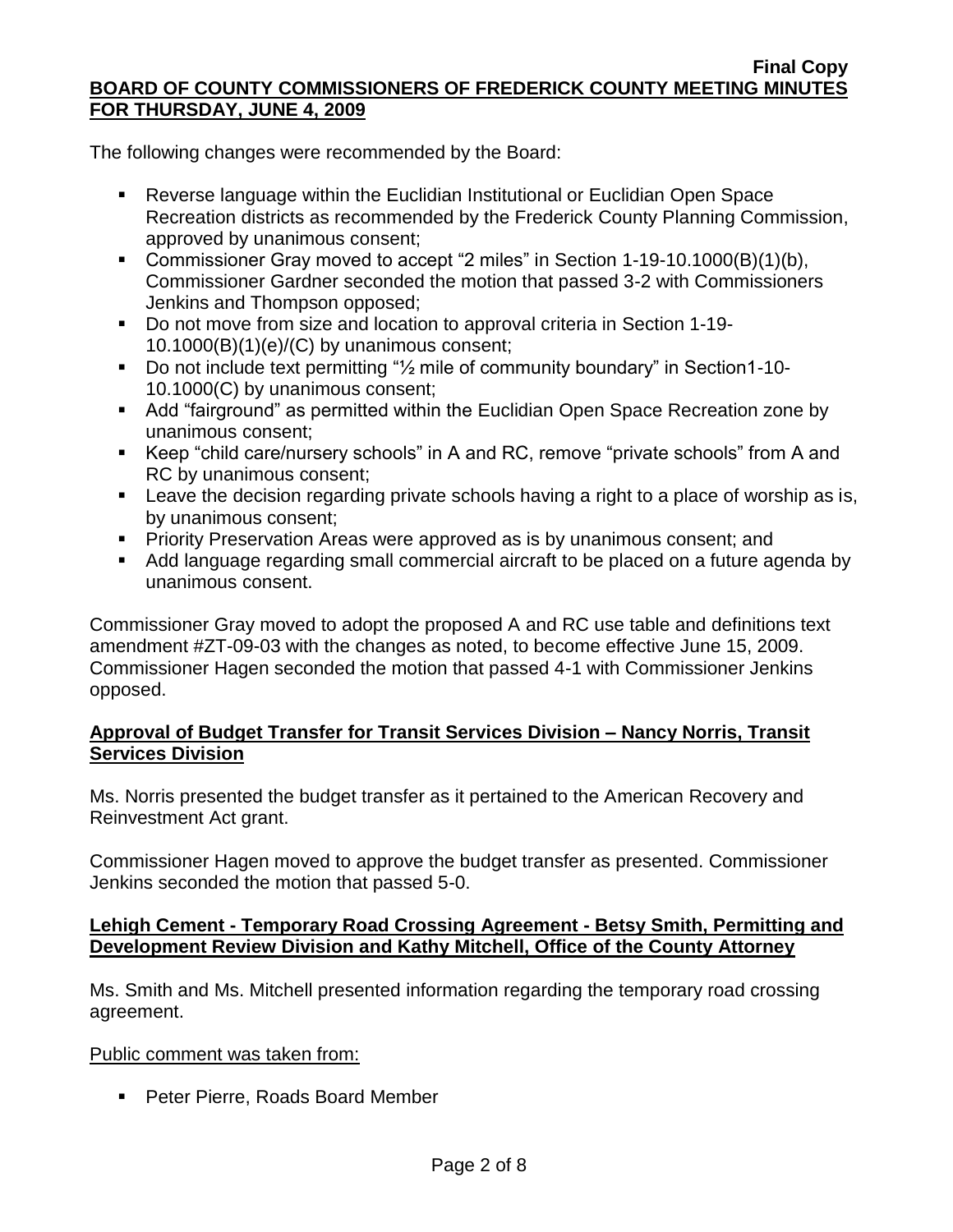- Ashley Mancinelli, Esquire, Severn, O'Connor, Kresslein
- **Kirk Derry, Lehigh Portland Cement Company**

Commissioner Hagen moved to approve the closure except during peak traffic hours from 6:00-7:00 am and 6:00-7:00 pm. Commissioner Gray seconded the motion. There was no vote.

Commissioner Jenkins moved approval of the agreement as presented. Commissioner Hagen seconded the motion that passed 5-0.

Commissioner Thompson moved to amend the letter of credit. This motion failed due to lack of a second.

### **Proposed Amendments and Revisions to Section 1-16-236(k) of the Frederick County Subdivision Rules and Regulations – Commissioner John L. Thompson, Jr.**

Commissioner Thompson presented proposed revisions to the Board.

Commissioner Thompson moved to approve the recommendation as presented in the staff report. Commissioner Gray seconded the motion that passed 5-0.

### **Proposal to Create an Executive Budget System for Frederick County – Commissioner John L. Thompson, Jr.**

Commissioner Thompson presented the proposal to the Board.

(Commissioner Jenkins left the meeting.)

Commissioner Thompson moved adoption of an executive budget system. Commissioner Gardner seconded the motion that **failed 1-3 with Commissioners Gardner**, Gray and Hagen opposed and Commissioner Jenkins absent.

Commissioner Thompson moved to authorize the finance staff to balance the maximum agency request ceiling (MARC). This motion failed due to lack of a second.

Commissioner Thompson moved for the Board to stay in session until the MARC was balanced. Commissioner Gardner seconded the motion that tied 2-2 with Commissioners Gray and Hagen opposed and Commissioner Jenkins absent.

### **DIRECTOR'S REPORT – Gary Hessong, Permitting and Development Review Division**

Mr. Hessong's report was rescheduled to a future agenda.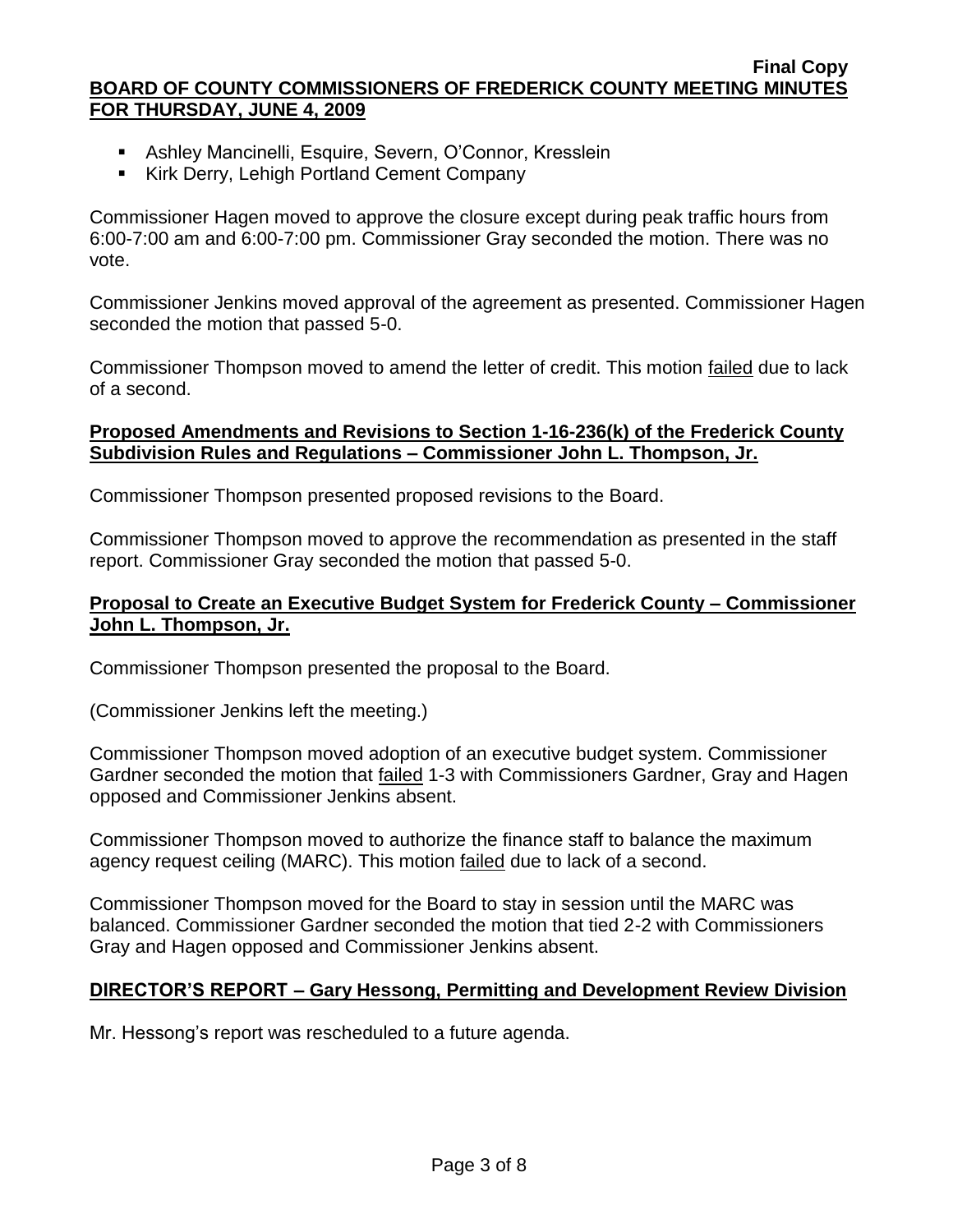# **CLOSED SESSION**

Commissioner Gray moved to proceed into closed session in accordance with Maryland Annotated Code State Government Article § 10-508(a)(7) To consult with counsel to obtain legal advice on a legal matter; and (8) To consult with staff, consultants, or other individuals about pending or potential litigation. Commissioner Hagen seconded the motion that passed 4-0 with Commissioner Jenkins absent.

### **PUBLIC COMMENTS**

Bill Ashton

# **QUESTIONS – PRESS**

None.

# **ADJOURN**

The meeting adjourned at 1:05 p.m.

Respectfully submitted,

Mary E. Baker Recording Secretary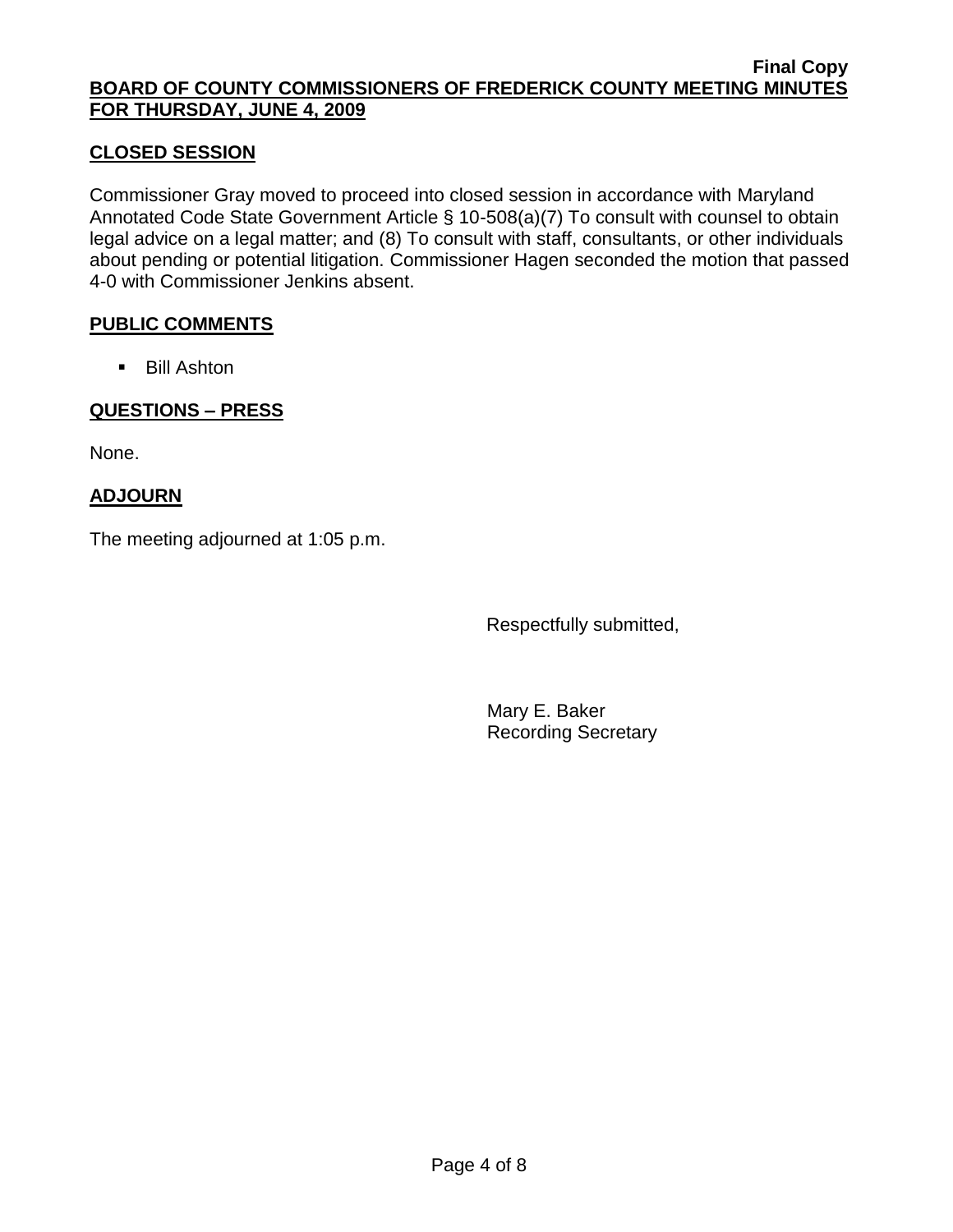# **FORM OF STATEMENT FOR CLOSING THE MEETING OF THURSDAY, JUNE 4, 2009**

# **STATUTORY AUTHORITY TO CLOSE SESSION**

### **State Government Article §10-508(a):**

(7) To consult with counsel to obtain legal advice on a legal matter; and

(8) To consult with staff, consultants, or other individuals about pending or potential litigation.

### **Motion:**

Commissioner Gray moved to proceed into closed session in accordance with Maryland Annotated Code State Government Article § 10-508(a)(7) To consult with counsel to obtain legal advice on a legal matter; and (8) To consult with staff, consultants, or other individuals about pending or potential litigation. Commissioner Hagen seconded the motion that passed 4-0 with Commissioner Jenkins absent.

### **Topic to be Discussed:**

To discuss settlement of a pending claim.

Mary E. Baker Recording Secretary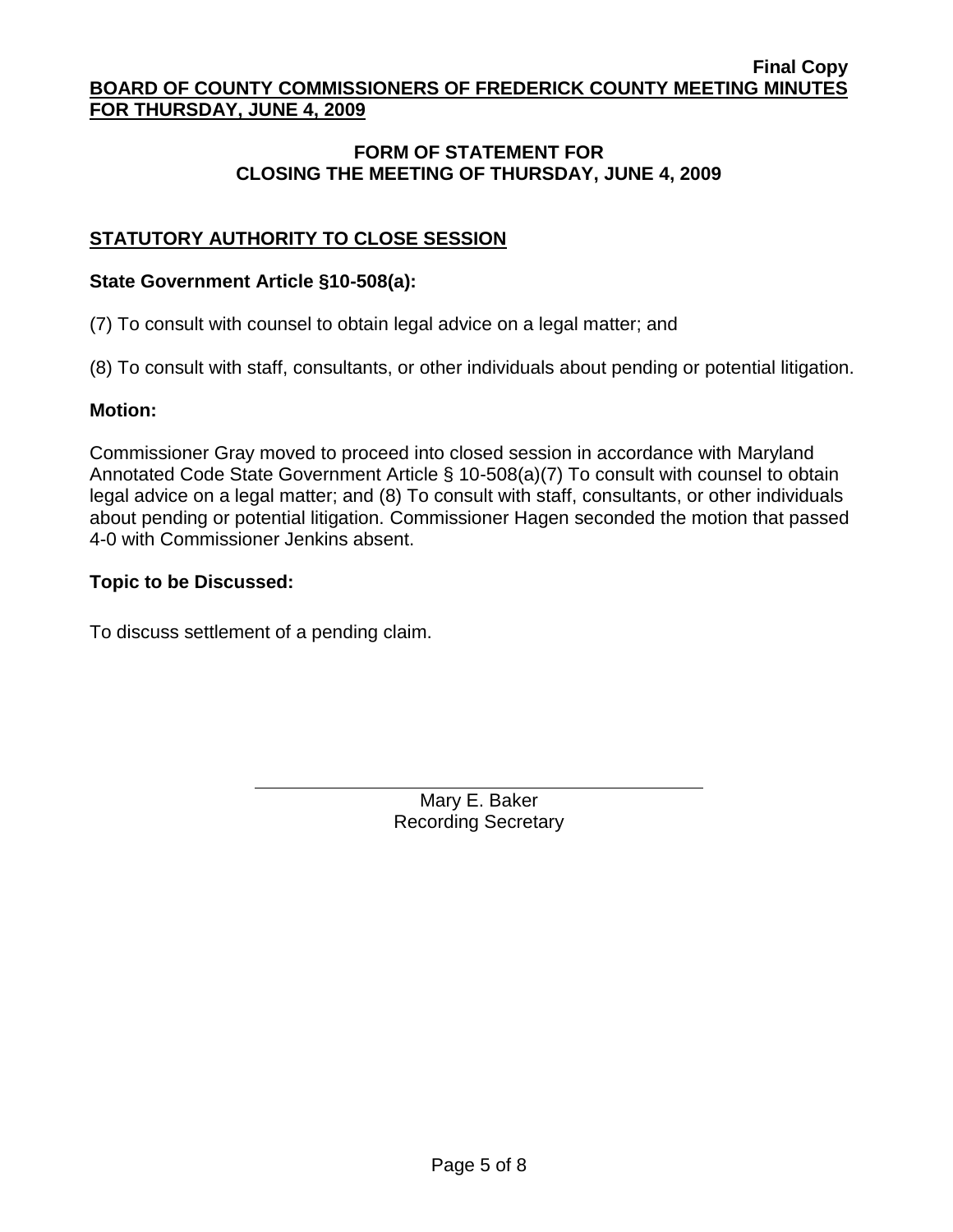# **FORM OF STATEMENT FOR CLOSING THE MEETING OF THURSDAY JUNE 4, 2009**

# **STATUTORY AUTHORITY TO CLOSE SESSION**

### **State Government Article §10-508(a):**

(1) To discuss: (i) The appointment, employment, assignment, promotion, discipline, demotion, compensation, removal, resignation, or performance evaluation of appointees, employees, or officials over whom it has jurisdiction; or (ii) Any other personnel matter that affects one or more specific individuals.

### **Motion:**

Commissioner Gray moved to go into closed session in accordance with the Maryland Annotated Code State Government Article § 10-508(a) (1) To discuss: (i) The appointment, employment, assignment, promotion, discipline, demotion, compensation, removal, resignation, or performance evaluation of appointees, employees, or officials over whom it has jurisdiction; or (ii) Any other personnel matter that affects one or more specific individuals. Commissioner Hagen seconded the motion that passed 4-0 with Commissioner Jenkins absent.

### **Topic To Be Discussed:**

To continue deliberation on a personnel matter.

Patricia A. Morrow Recording Secretary

**FORM OF STATEMENT FOR MINUTES OF NEXT OPEN MEETING**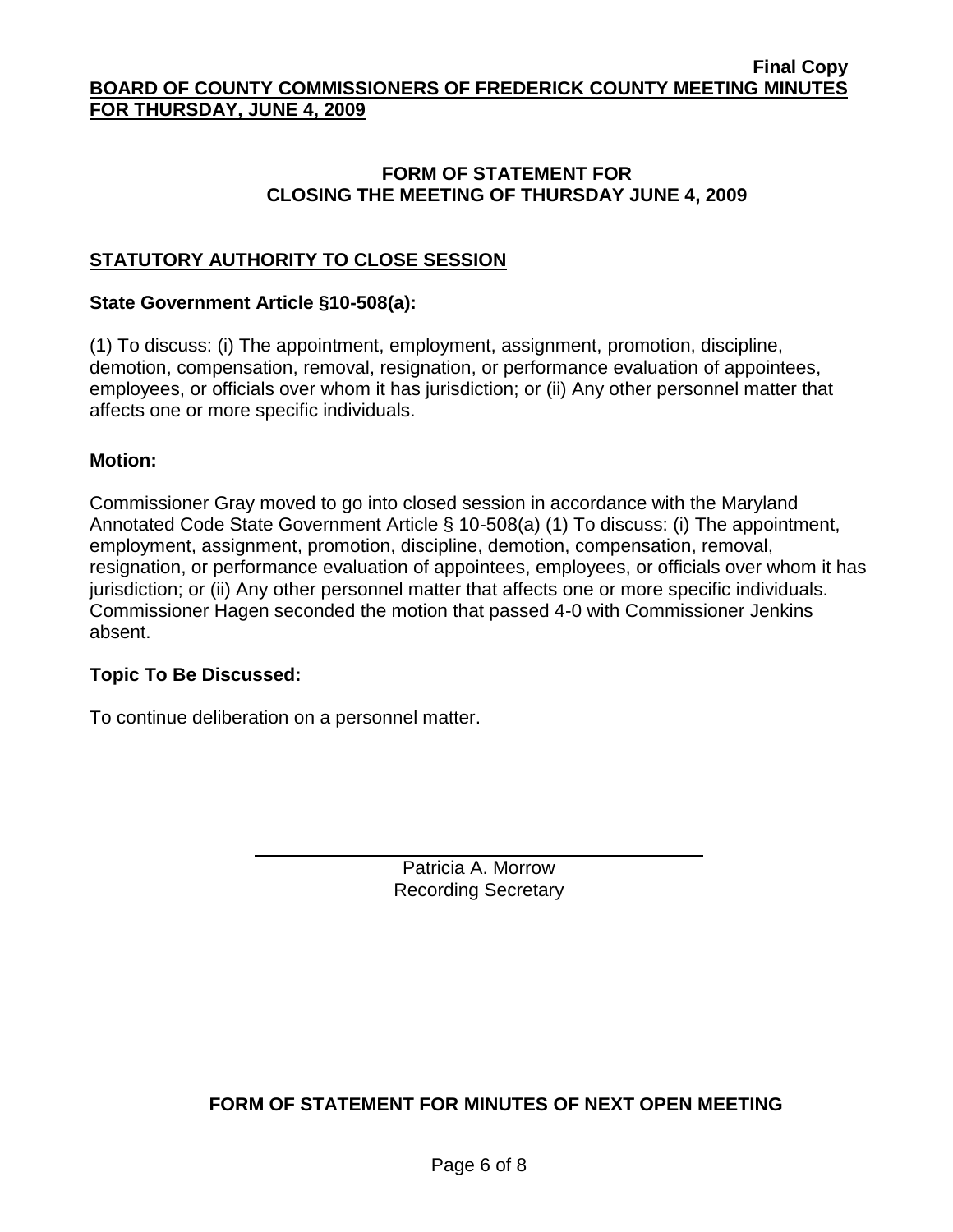### **ON TUESDAY, JUNE 9, 2009, FOLLOWING THE CLOSED MEETING OF THURSDAY, JUNE 4, 2009**

# **STATUTORY AUTHORITY TO CLOSE SESSION**

### **State Government Article §10-508(a):**

(7) To consult with counsel to obtain legal advice on a legal matter; and

(8) To consult with staff, consultants, or other individuals about pending or potential litigation.

# **Motion:**

Commissioner Gray moved to proceed into closed session in accordance with Maryland Annotated Code State Government Article § 10-508(a)(7) To consult with counsel to obtain legal advice on a legal matter; and (8) To consult with staff, consultants, or other individuals about pending or potential litigation. Commissioner Hagen seconded the motion that passed 4-0 with Commissioner Jenkins absent.

# O**thers in Attendance:**

W. Kearney, R. Hart, B. Teach and M. Baker

# **Topic Discussed:**

To discuss settlement of a pending claim.

# **Action Taken:**

Staff was directed to take the appropriate action to proceed with the settlement of the pending claim.

> \_\_\_\_\_\_\_\_\_\_\_\_\_\_\_\_\_\_\_\_\_\_\_\_\_\_\_\_\_\_\_\_\_\_\_ Mary E. Baker Recording Secretary

# **FORM OF STATEMENT FOR MINUTES OF NEXT OPEN MEETING**